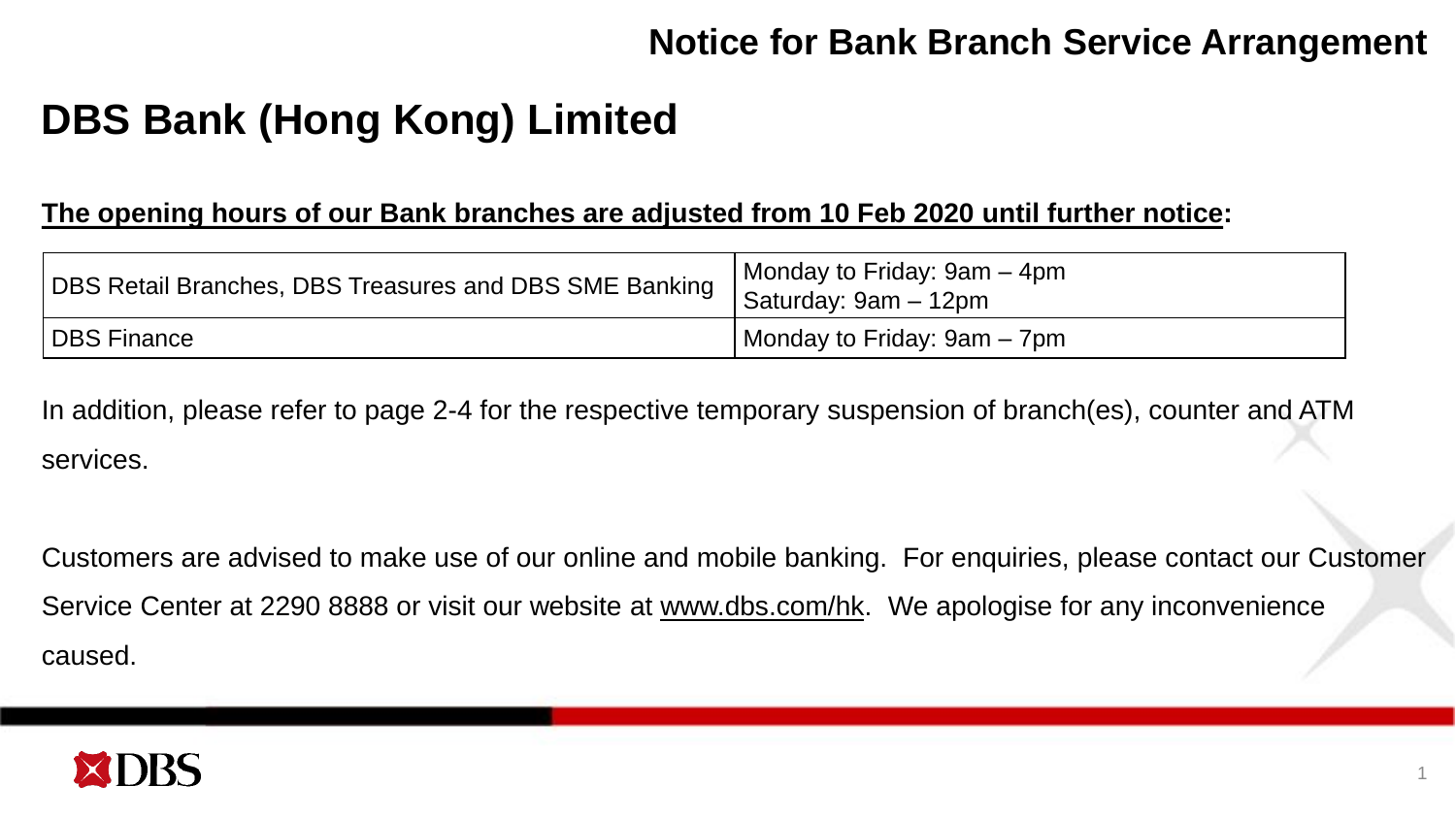# **DBS Bank (Hong Kong) Limited**

#### **The following branch and corresponding ATM service is temporarily suspended until further notice:**

| <b>Bank Branch</b>    | <b>Address</b>                                   |
|-----------------------|--------------------------------------------------|
| Tak Man Street Branch | G/F, On Fu Building, 16 Tak Man Street, Hung Hom |

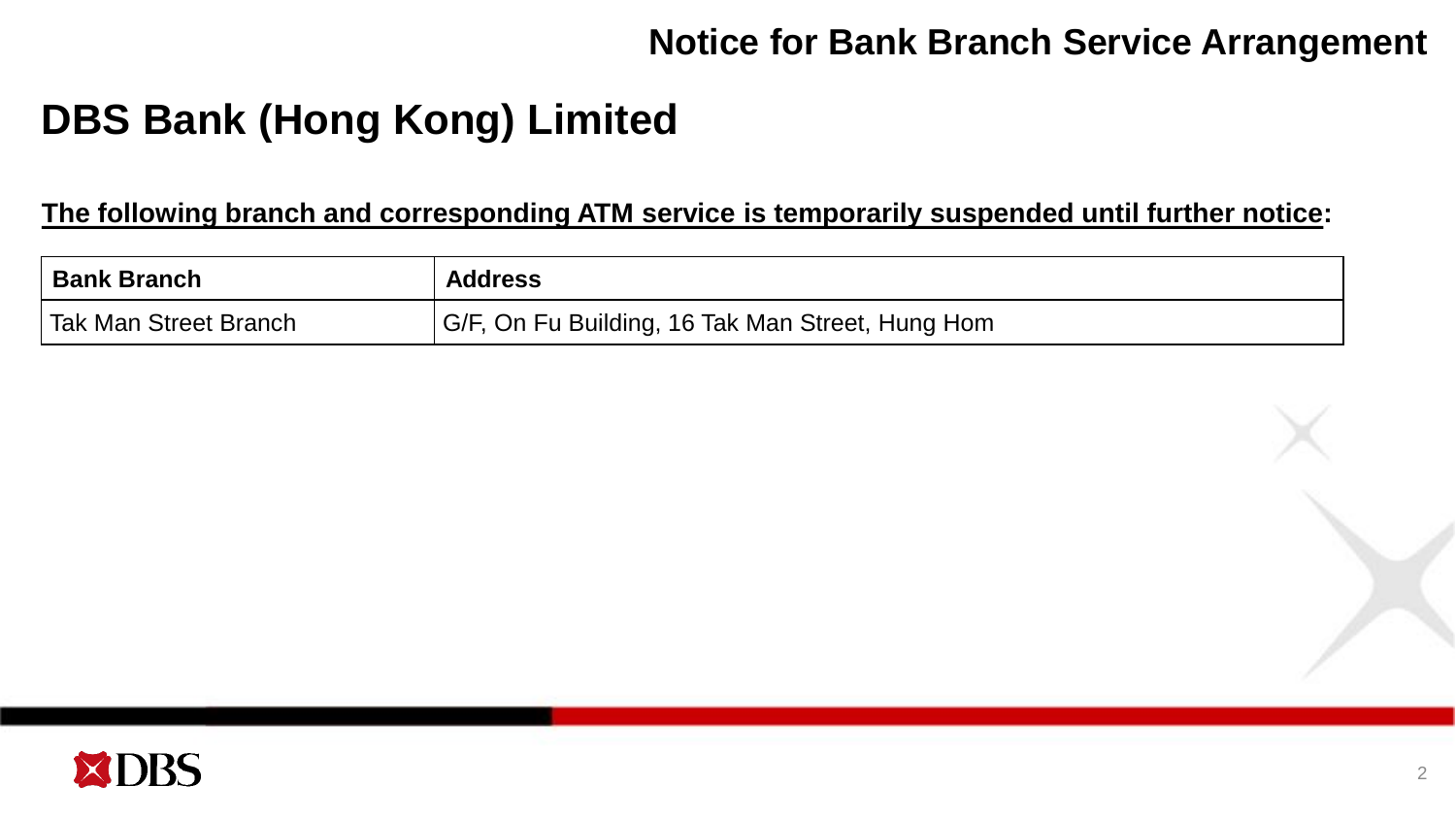# **DBS Bank (Hong Kong) Limited**

### **The counter services and ATM cheque deposit function at the following 13 branches are temporarily unavailable until further notice:**

| <b>Bank Branch</b>          | <b>Address</b>                                                                                             |
|-----------------------------|------------------------------------------------------------------------------------------------------------|
| Amoy Plaza Branch           | Shop G193-195, Amoy Plaza, 77 Ngau Tau Kok Road, Ngau Tau Kok, Kowloon                                     |
| Causeway Bay Branch         | G/F, Chang Pao Ching Building, 427-429 Hennessy Road, Causeway Bay, Hong Kong                              |
| Cheung Sha Wan Plaza Branch | Unit G09, G09A1, G/F & M09A, M/F, Cheung Sha Wan Plaza, 833 Cheung Sha Wan Road,<br>Kowloon                |
| <b>Happy Valley Branch</b>  | G/F, 18A-22 King Kwong Street, Happy Valley, Hong Kong                                                     |
| Kowloon Branch              | Shop B, C, D, E & F on Ground Floor, 1st Floor and 2nd Floor, Punfet Building, 701 Nathan<br>Road, Kowloon |
| Ma On Shan Branch           | Shop No.205-206, Level 2, Ma On Shan Plaza, Ma On Shan, New Territories                                    |
| North Point Branch          | G/F., 391 King's Road, North Point, Hong Kong                                                              |
| Queen's Road East Branch    | Shop A, G/F, Jonsim Place, 228 Queen's Road East, Wanchai, Hong Kong                                       |